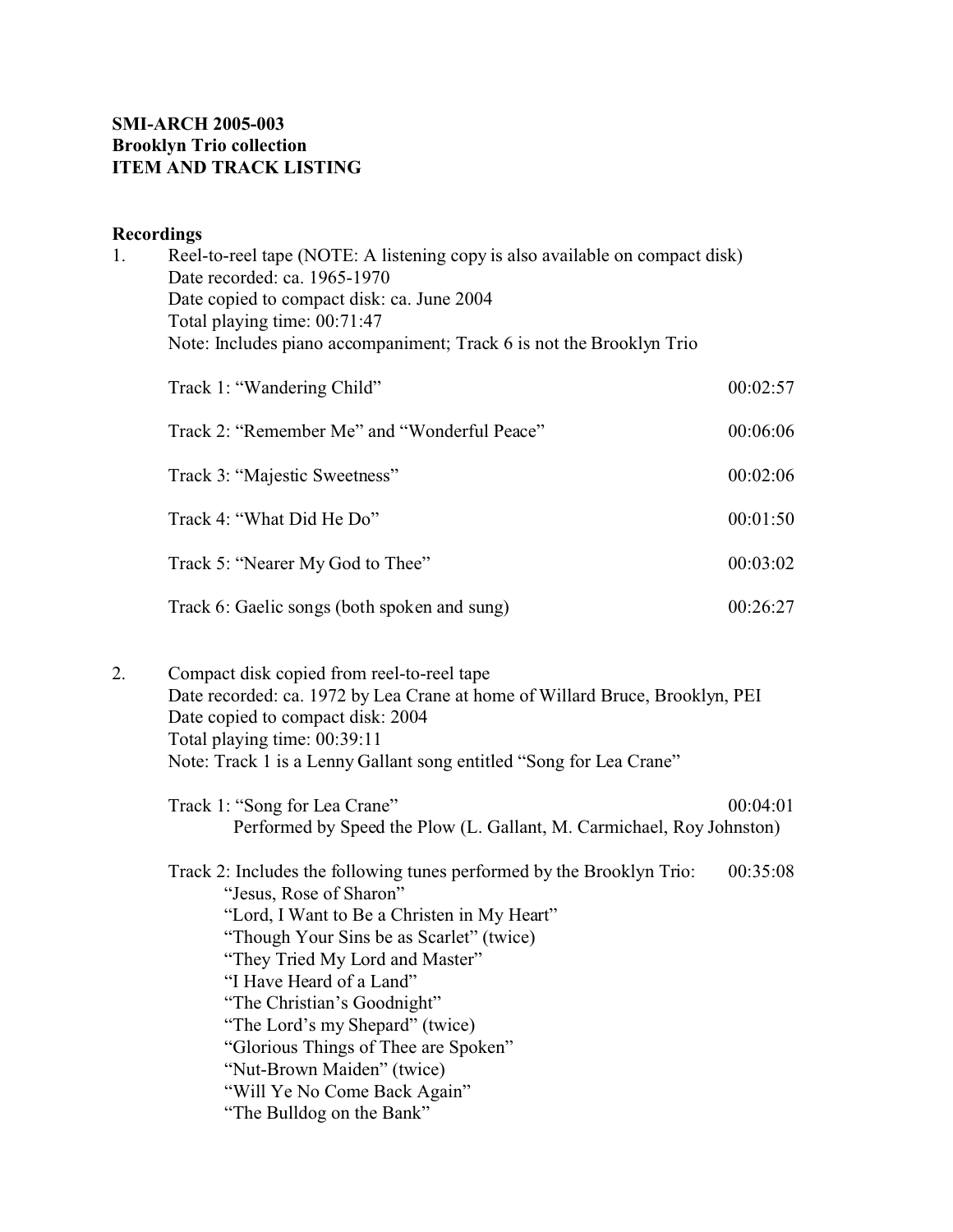## **SMI-ARCH 2005-003 Brooklyn Trio collection ITEM AND TRACK LISTING - continued**

| Compact disk copied from reel-to-reel tape                                         |
|------------------------------------------------------------------------------------|
| Date recorded: ca. 1970                                                            |
| Date copied to compact disk: ca. June 2005                                         |
| Total playing time: 00:33:00                                                       |
| Note: Mrs. Lloyd [Jean?] Fraser on piano; Some tracks include Donnie Munro (son of |
| Mack Munro) singing with the Brooklyn Trio                                         |
|                                                                                    |

| Track 1: "Wandering Child" - Brooklyn Trio and Donnie Munro                                     |          |  |
|-------------------------------------------------------------------------------------------------|----------|--|
| Track 2: "Glorious Things" - Brooklyn Trio                                                      |          |  |
| Track 3: "The Lord's My Shepard" - Brooklyn Trio                                                |          |  |
| Track 4: "Remember Me O Mighty One" - Brooklyn Trio and<br>Donnie Munro                         | 00:02:31 |  |
| Track 5: "Wonderful Peace" - Brooklyn Trio and Donnie Munro                                     | 00:03:33 |  |
| Track 6: "Majestic Sweetness" - Brooklyn Trio and Donnie Munro                                  | 00:02:05 |  |
| Track 7: "What Did He Do" - Brooklyn Trio                                                       | 00:01:46 |  |
| Track 8: "Nearer My God To Thee" - Brooklyn Trio                                                | 00:02:58 |  |
| Track 9: "Count Your Blessings" - Brooklyn Trio                                                 | 00:03:04 |  |
| Track 10: "He Washed My Eyes With Tears" - Johnny Bears (solo)                                  | 00:02:47 |  |
| Track 11: "Lead Me Gently Home" - Brooklyn Trio                                                 | 00:03:09 |  |
| Track 12: "Tho [sic] Your Sins Be Scarlet - Brooklyn Trio                                       | 00:02:24 |  |
| Track 13: "Just Outside the Door" - Brooklyn Trio and Donnie Munro<br>Note: The song is cut off | 00:01:26 |  |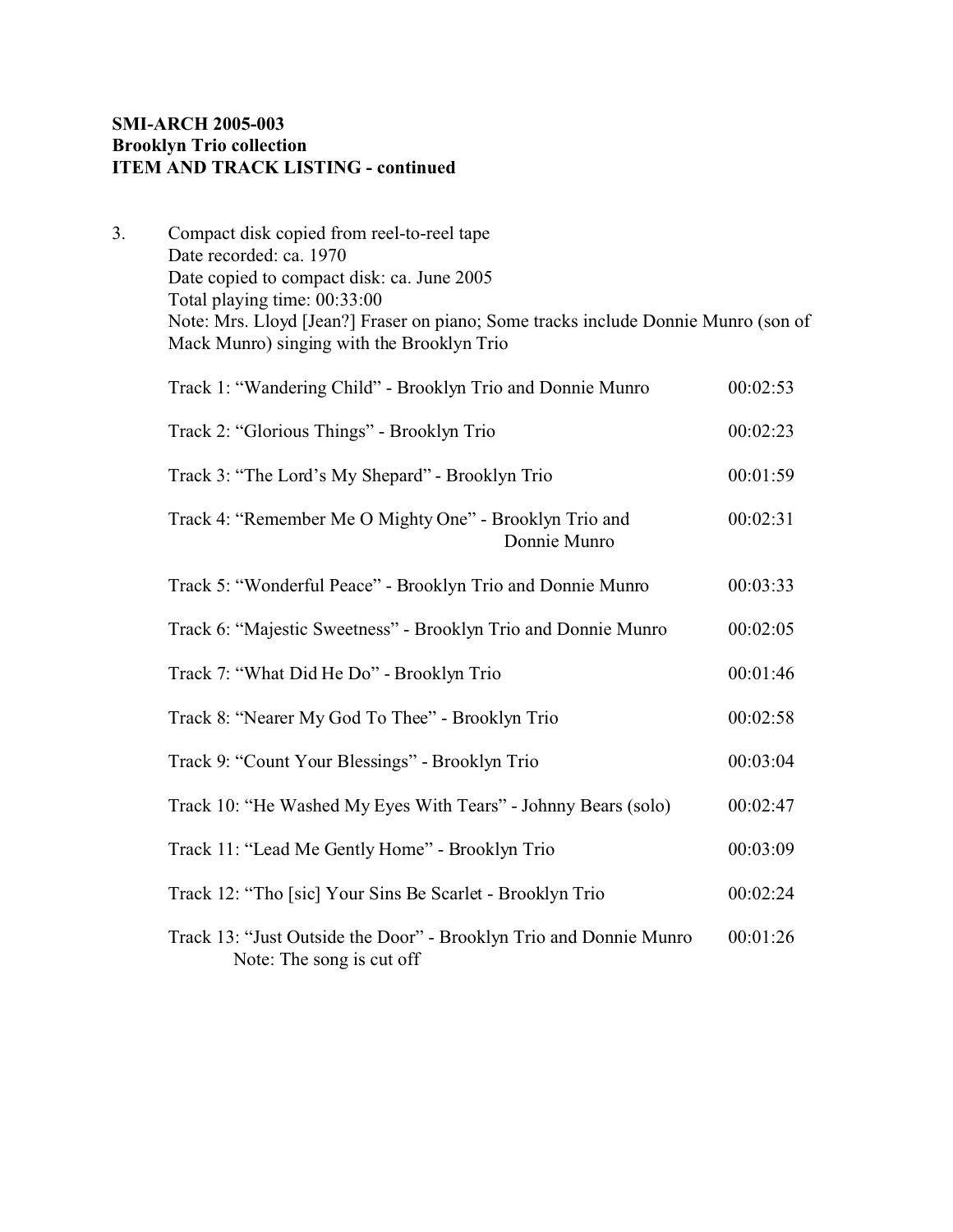### **SMI-ARCH 2005-003 Brooklyn Trio collection ITEM AND TRACK LISTING - continued**

4. Compact disk copied from 78 rpm vinyl record Date recorded: ca. 1950 at Blacketts Studio, Charlottetown, PEI Date copied to compact disk: ca. June 2005 Total playing time: 00:05:45 Track 1: "Christ Receiveth Sinful Men" 00:02:44 Track 2: "Just Outside the Door" 00:02:59 5. Compact disk copied from 78 rpm vinyl record Date recorded: [unknown, however the record label reads "Brooklyn Quartet"] Date copied to compact disk: August 2005 Total playing time: [not available] Track 1: "Glorious Things of Thee" Track 2: "Wayside Cross" 6. Compact disk copied from eight-track cassette Date recorded: ca. 1960-1965 Date copied to compact disk: [not available] Total playing time: [not available] Track 1: "I'll be a Friend" "Lord, I want to be a Christian" "Glorious Things of Thee" "Tho Your Sins be as Scarlet" Track 2: "Just a Little Talk with Jesus" "The Beautiful Land" "The Lord's My Shepard" "The Christian's Good-Night" "Have You Been to Jesus" "Where Could I Go" (with Mack)